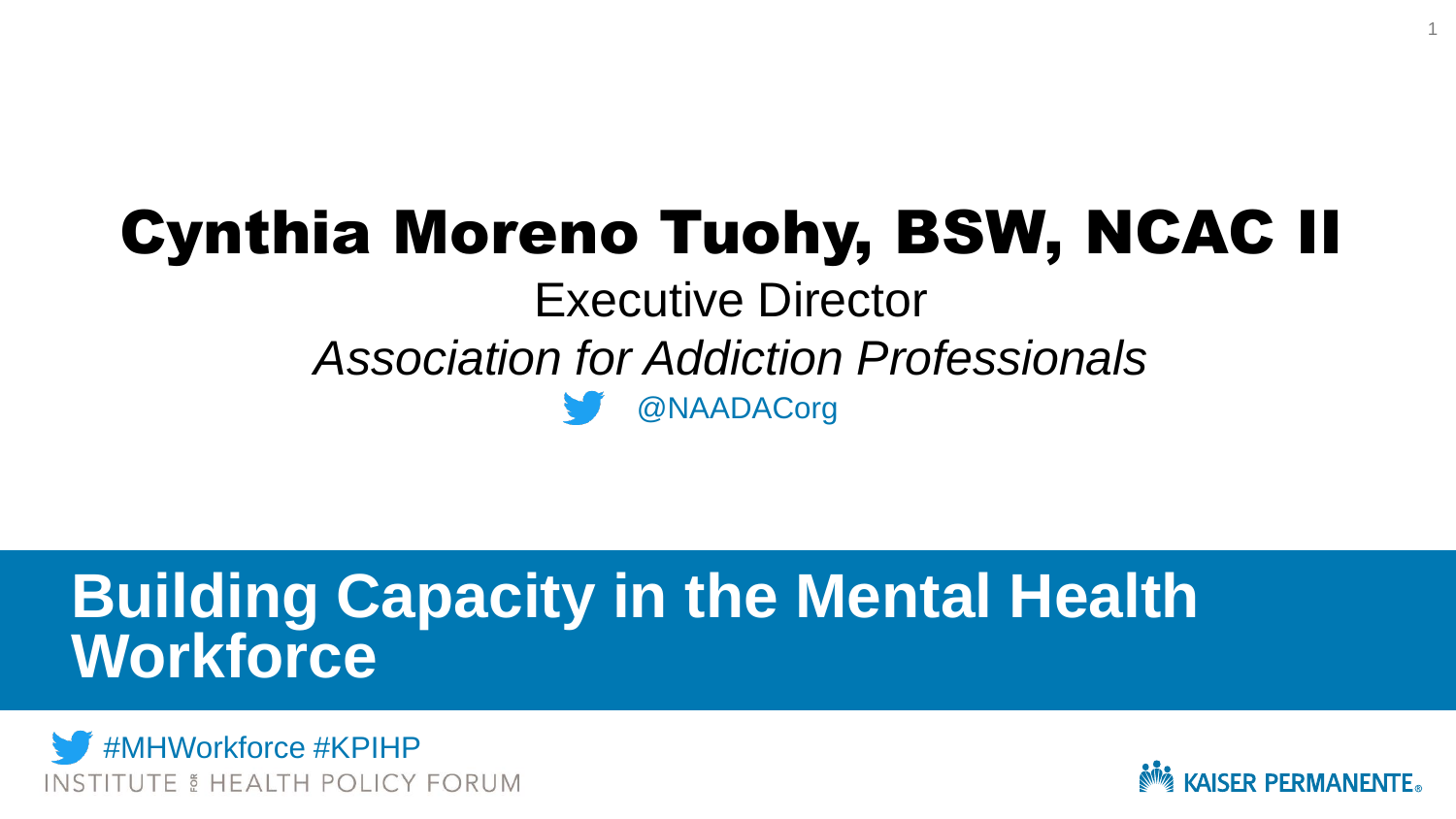### **Defining the Addiction Workforce**

#### **How many years have you worked full-time as an addiction/substance use**

#### **disorder professional?**

| $0 - 5$      | 6  |
|--------------|----|
| $6 - 10$     | 29 |
| 11-20        | 72 |
| 21-30        | 45 |
| 31-40        | 38 |
| More than 40 | 8  |

TE & HEALTH POLICY FORUM

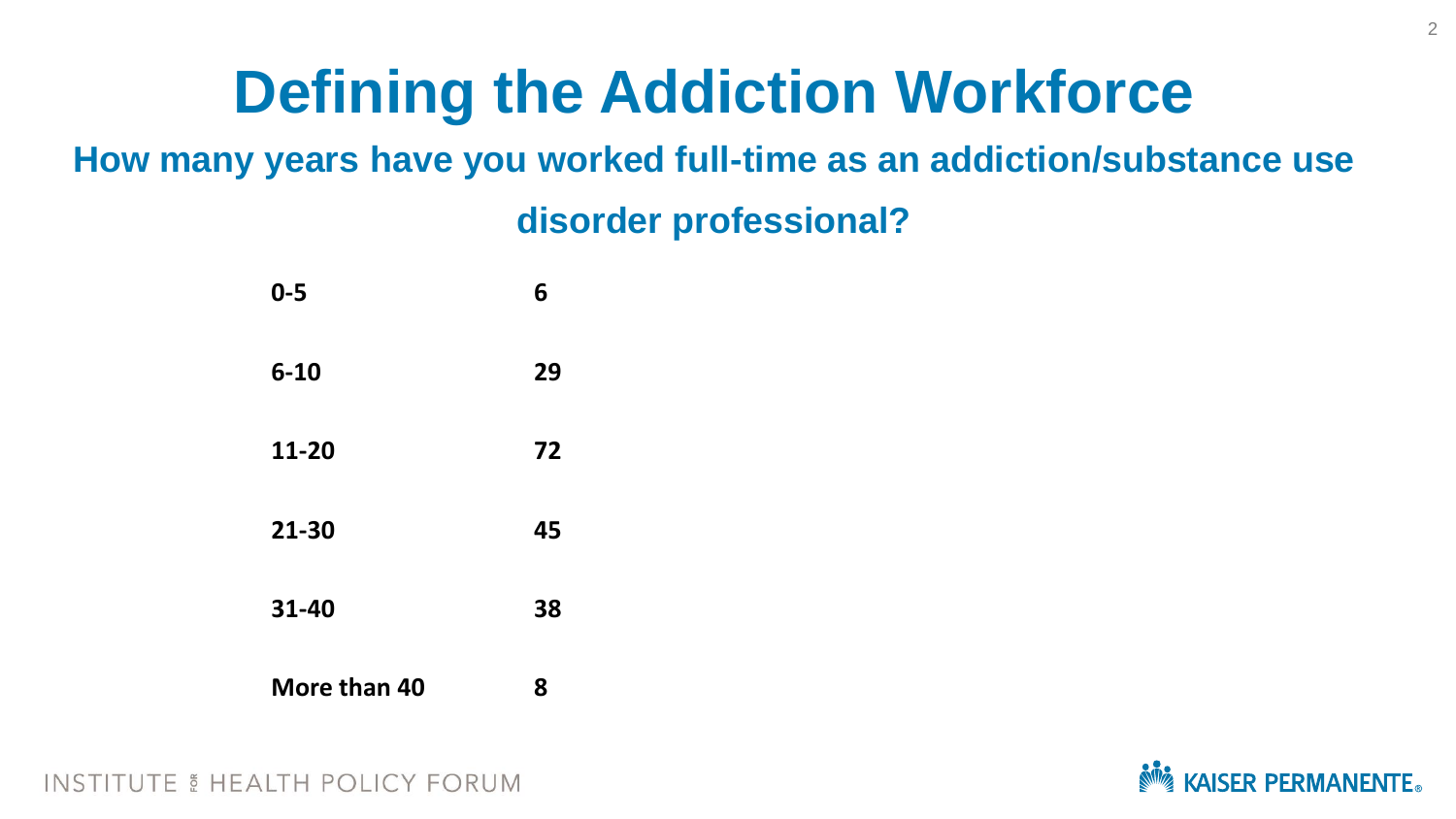#### **Which of the following describes your job function(s) (Select all that apply):**

| Administrator                                     | 69  |
|---------------------------------------------------|-----|
| <b>Counselor</b>                                  | 164 |
| <b>Educator</b>                                   | 48  |
| <b>Employee Assistance</b><br><b>Professional</b> | 19  |
| <b>Interventionist</b>                            | 15  |
| <b>Nurse</b>                                      | 0   |
| <b>Physician</b>                                  | 0   |
| <b>Student Assistance</b><br><b>Professional</b>  | 3   |
| <b>Substance Abuse</b><br><b>Professional</b>     | 121 |
| <b>Supervisor</b>                                 | 84  |
| <b>Technician</b>                                 | 1   |
| <b>Trainer</b>                                    | 58  |
| <b>Other</b>                                      | 31  |

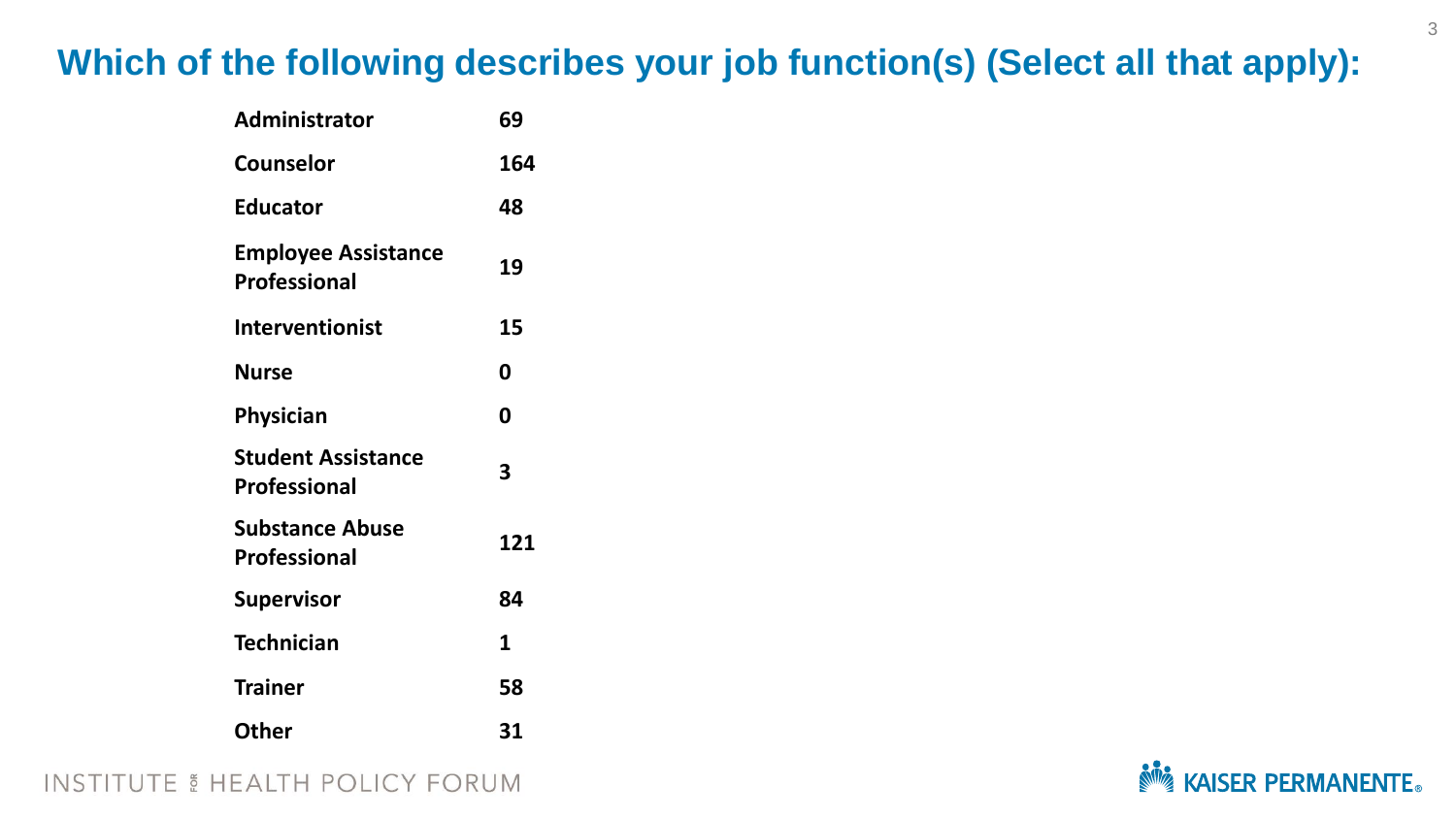#### **Which of the following best describes the primary work setting in which**

#### **you perform addiction/substance use disorder service?**

| <b>Community mental health organization</b>          | 25 |
|------------------------------------------------------|----|
| <b>Correctional facility</b>                         | 5  |
| <b>EAP agency, or business and industry</b>          | 3  |
| <b>Educational institution</b>                       | 8  |
| <b>Government agency</b>                             | 22 |
| Hospital, medical clinic, or medical center          | 10 |
| <b>Inpatient SUD treatment facility</b>              | 13 |
| <b>Outpatient/Intensive SUD treatment facility</b>   | 60 |
| Pastoral counseling center or church setting         | 1  |
| <b>Private practitioner</b>                          | 36 |
| <b>Psychiatric Institution</b>                       | 1  |
| <b>Recovery court/Recovery correctional facility</b> | 3  |
| Residential (e.g., recovery home, half-way house)    | 12 |

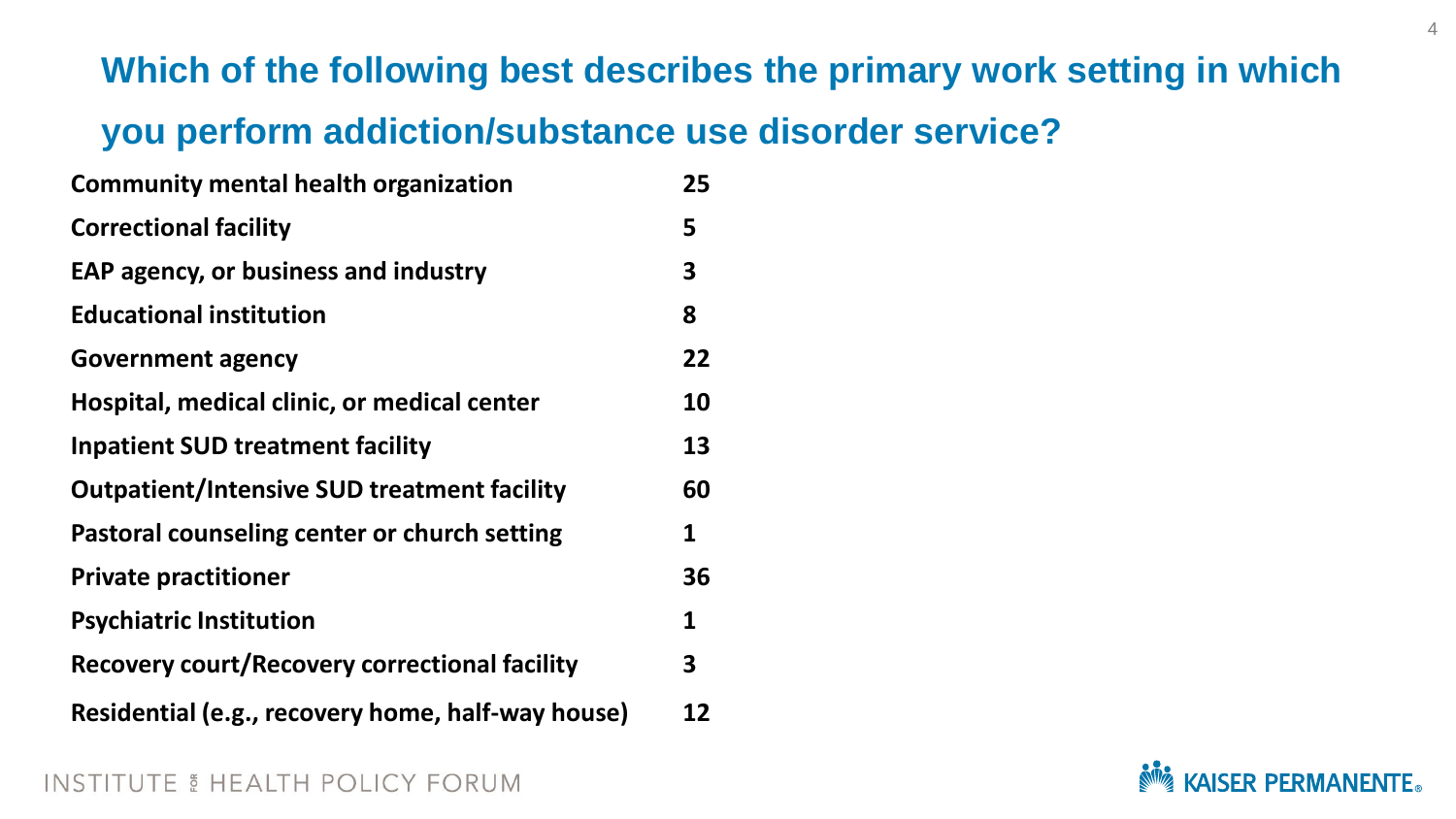### **On the average, how many hours a week do you spend in counseling activities?**

#### **Hours per Week**

| $0 - 10$     | 16 |
|--------------|----|
| 11-20        | 51 |
| 21-30        | 44 |
| 31-40        | 68 |
| More than 40 | 19 |

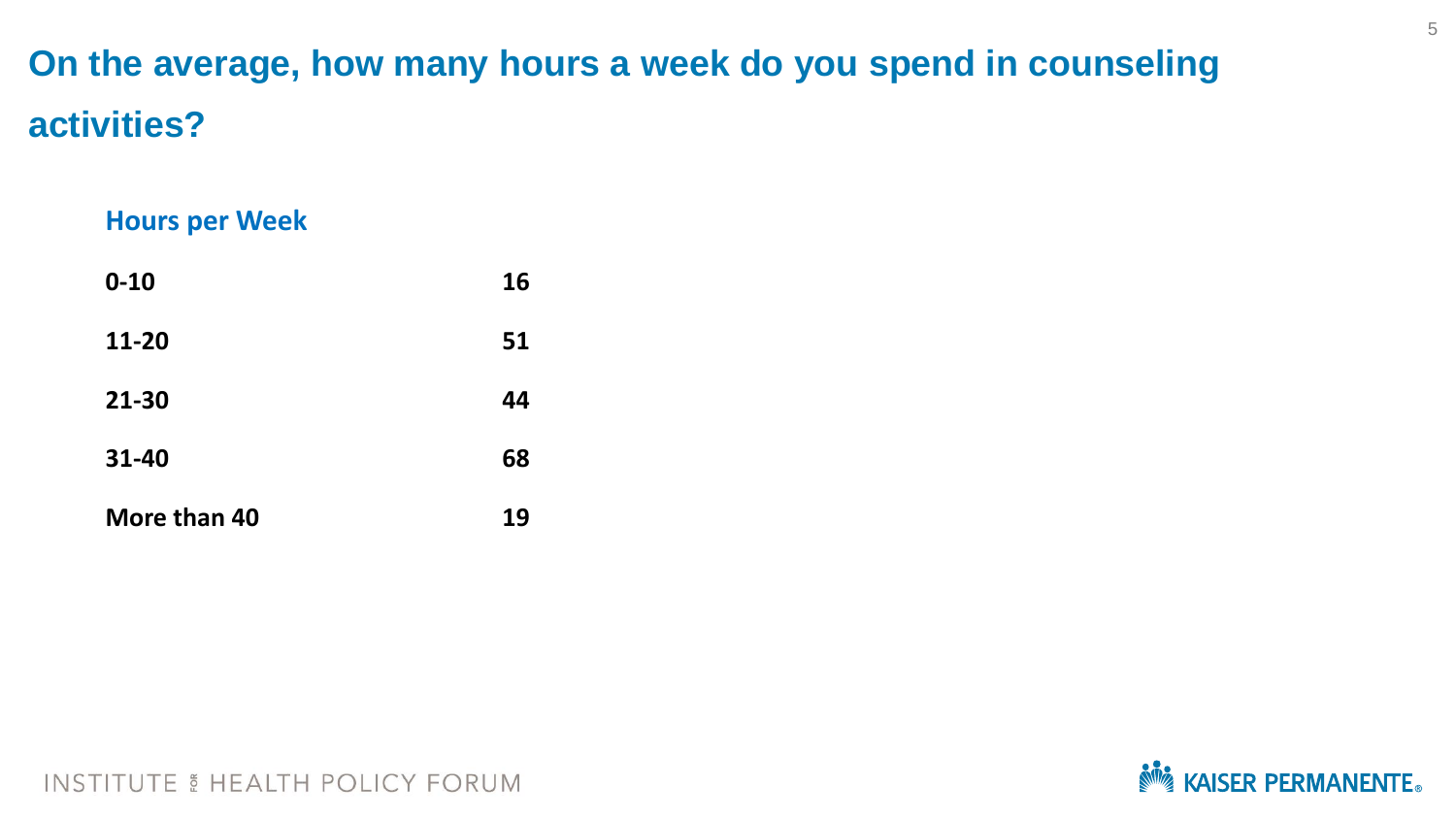### **Select the percent of time you spend with each of the following age groups:**

| <b>Ages:</b> |       |
|--------------|-------|
| $0 - 12$     | 6.2%  |
| $13 - 17$    | 18.7% |
| 18-25        | 32.1% |
| 26-40        | 39.9% |
| 41-50        | 34.5% |
| 51-60        | 25.7% |
| 61-70        | 18.1% |
| $71+$        | 11.3% |

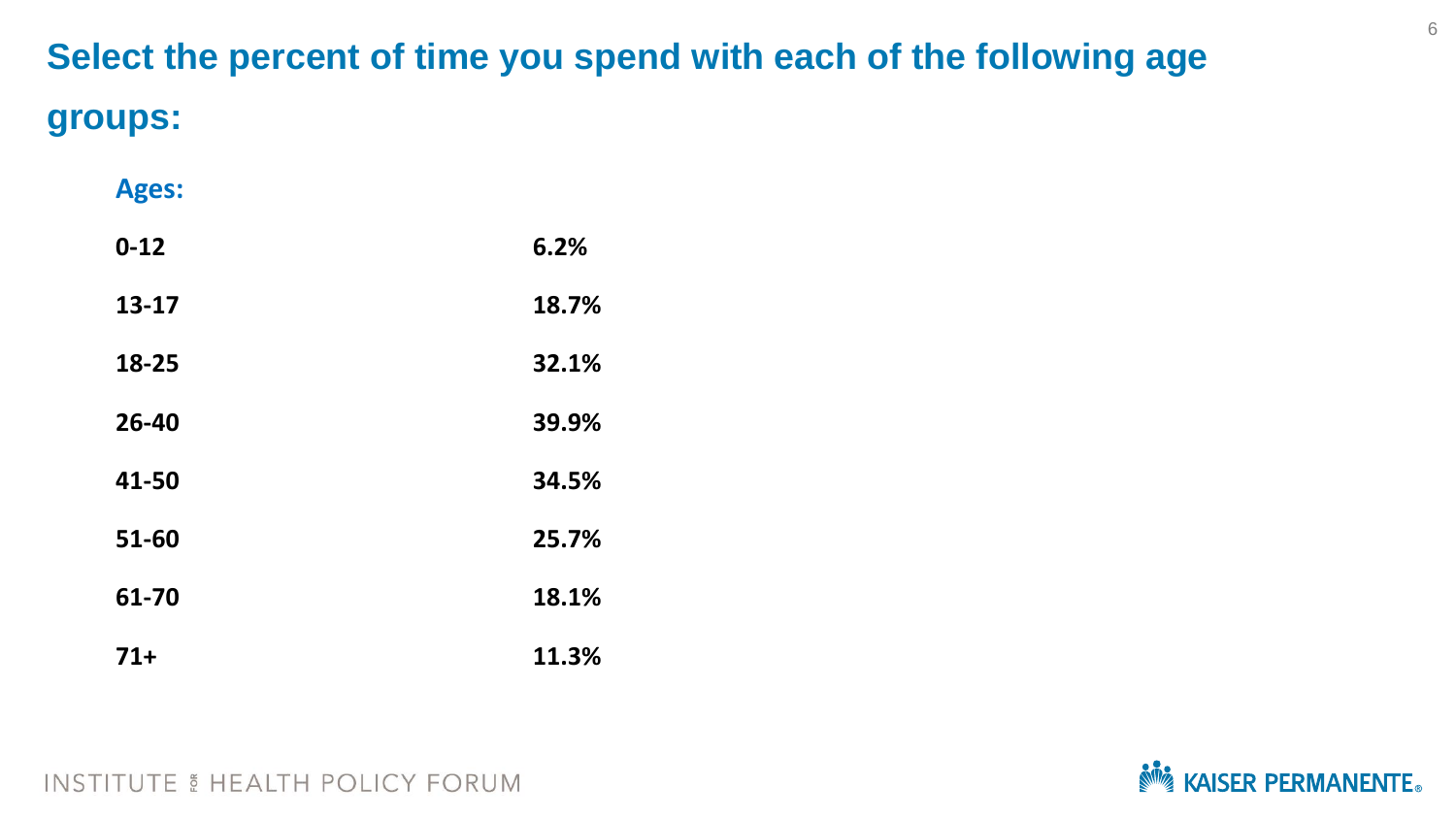#### **Select the percent of the race/ethnicity of your client population:**

| African-American                                               | 28.2% |
|----------------------------------------------------------------|-------|
| <b>Asian</b>                                                   | 9.3%  |
| <b>Caucasian</b>                                               | 58.2% |
| <b>First Nations (Alaskan/Native American)</b>                 | 17.0% |
| Latina/Latino                                                  | 18.3% |
| <b>Pacific Islander</b>                                        | 9.6%  |
| Multiracial (a descendant of more than one of those<br>listed) | 17.2% |

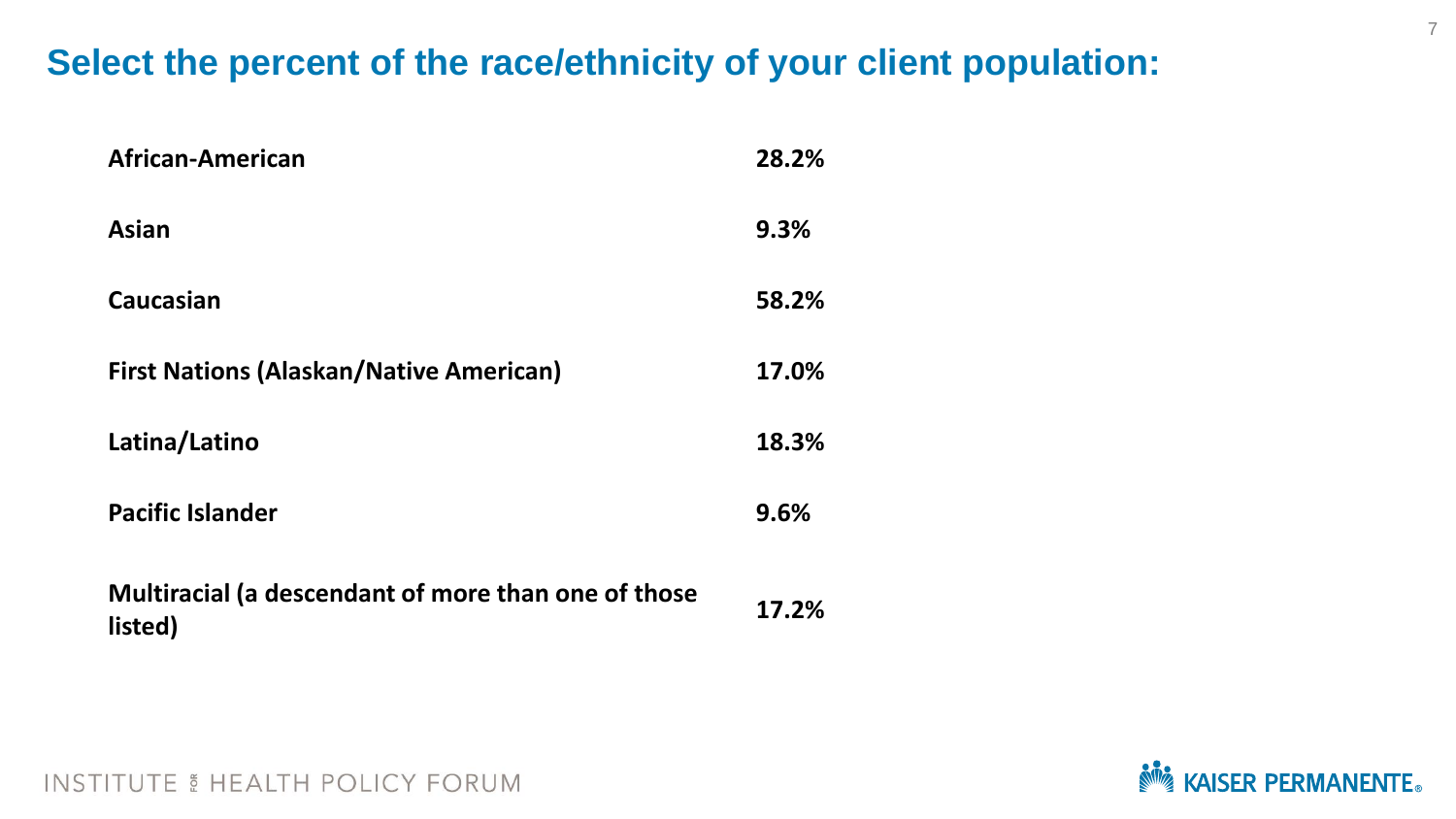#### **What is your highest academic degree?**

| <b>High School</b><br><b>Diploma or GED</b> | 6   |
|---------------------------------------------|-----|
| 1-year Certificate<br>Program               | 6   |
| <b>Associate Degree</b>                     | 10  |
| <b>Bachelor's Degree</b>                    | 32  |
| <b>Master's Degree</b>                      | 119 |
| <b>Doctorate</b>                            | 25  |
| <b>MD or DO</b>                             |     |

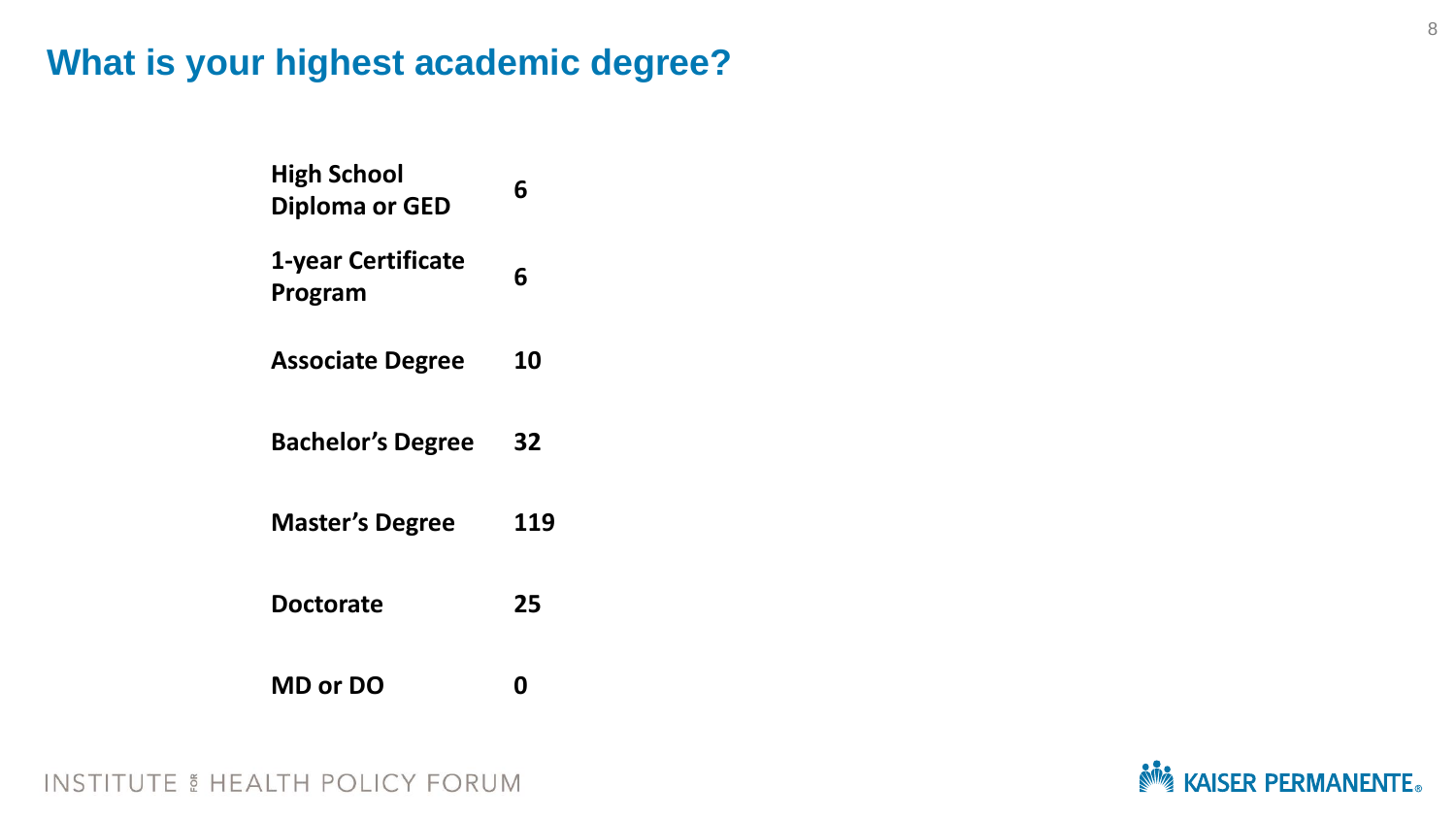#### **What best describes your major for your highest degree?**

| <b>Addictions</b>                                     | 32 |
|-------------------------------------------------------|----|
| <b>Clinical Mental Health/Professional Counseling</b> | 38 |
| <b>Counseling</b>                                     | 18 |
| <b>Human services</b>                                 | 15 |
| <b>Marriage and family</b>                            | 6  |
| <b>Mental Health counseling</b>                       | 8  |
| <b>Nursing</b>                                        | 0  |
| <b>Psychology</b>                                     | 41 |
| <b>Rehabilitation counseling</b>                      | 5  |
| <b>School counseling</b>                              | 0  |
| <b>Social work</b>                                    | 24 |
| <b>Sociology</b>                                      | 7  |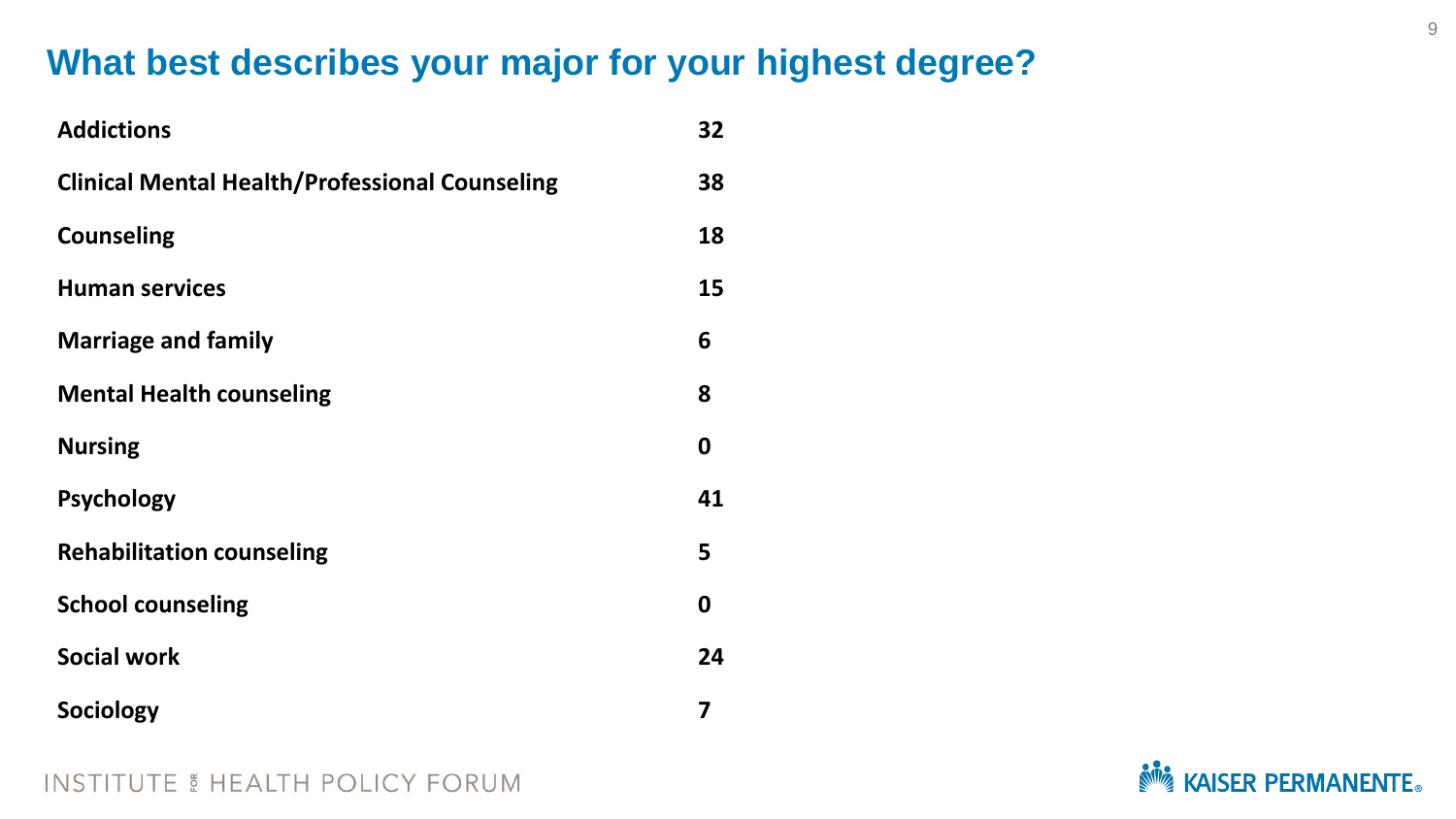#### **Which best describes any state regulated licenses you hold?**

| <b>Clinical Social Worker</b>        | 15  |
|--------------------------------------|-----|
| <b>Marriage and Family Therapist</b> | 4   |
| <b>Physician</b>                     | 0   |
| <b>Professional Counselor</b>        | 43  |
| <b>Psychologist</b>                  | 11  |
| <b>Registered Nurse</b>              | 0   |
| <b>Substance Abuse Counselor</b>     | 114 |
| <b>Not listed</b>                    | 4   |
| None                                 |     |

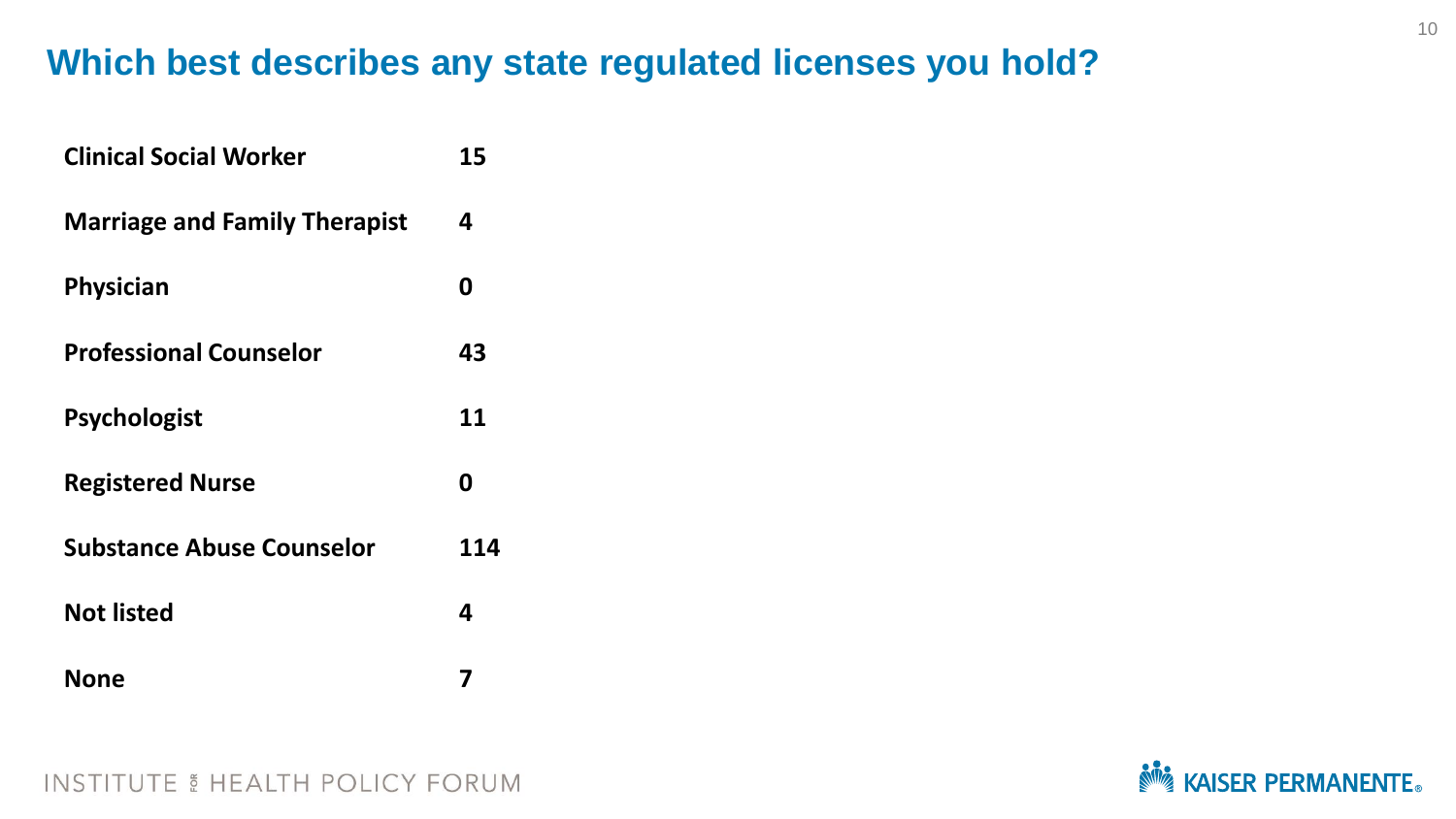#### **What is your gender (optional):**

| <b>Male</b>              | 77               |
|--------------------------|------------------|
| <b>Female</b>            | 115              |
| <b>Transgender</b>       | 0                |
| <b>What is your age:</b> |                  |
| <b>Under 20</b>          | 0                |
| 20-29                    | $\boldsymbol{0}$ |
| 30-39                    | 13               |
| 40-49                    | 26               |
| 50-59                    | 70               |
| 60-69                    | 63               |
| 70+                      | 16               |

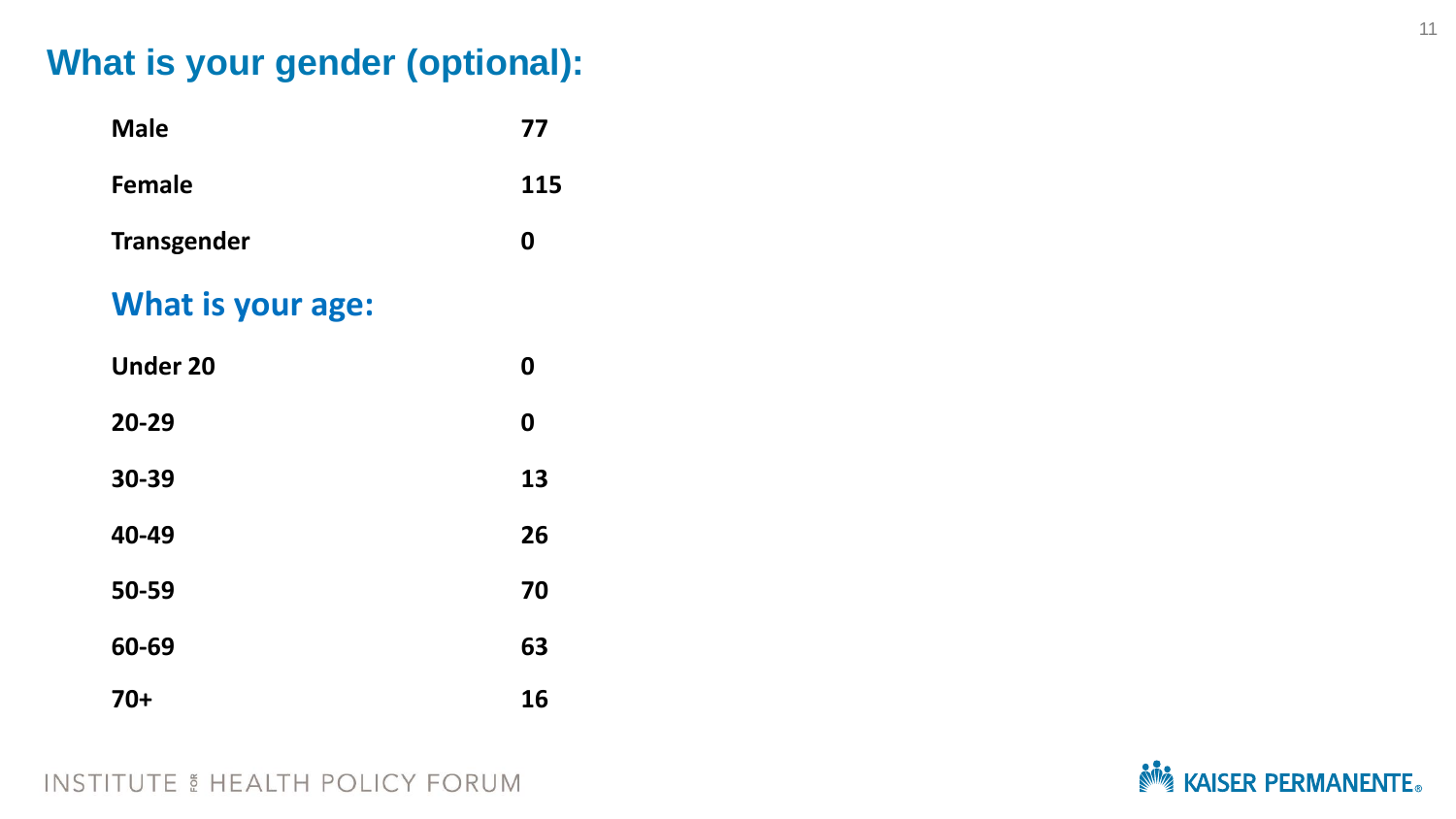#### **What is your racial/ethnic background (optional):**

| African-American                                                      | 37  |
|-----------------------------------------------------------------------|-----|
| Asian                                                                 | 5   |
| Caucasian                                                             | 129 |
| <b>First Nations (Alaskan</b><br><b>Native/Native American)</b>       | 4   |
| Latina/Latino                                                         | 5   |
| <b>Pacific Islander</b>                                               | Ω   |
| <b>Multiracial (a descendent of more</b><br>than one of those listed) | 7   |

**NOW KAISER PERMANENTE.**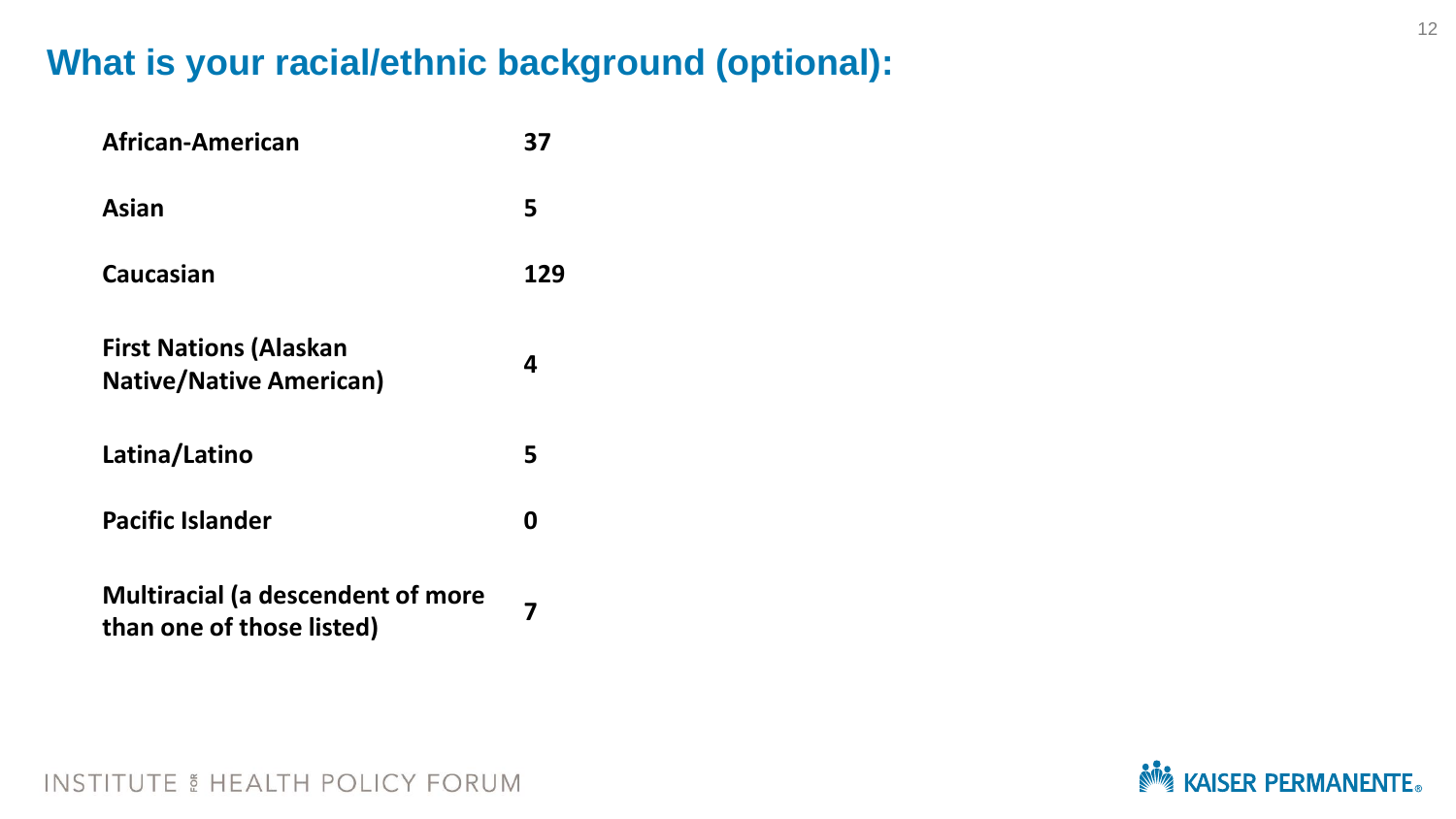# **Challenges Facing the Addiction Workforce**

- ✓**Reduced Salaries per other similar counseling disciplines**
- ✓**Benefits Often less than similar counseling disciplines**
- ✓**Difficulty Recruiting**
- ✓**Difficulty Retaining – 50% Turnover in first 18 months**
- ✓**Long Hours of Service – Evening Groups & Appointments**
- ✓**Massive Paperwork**
- ✓**Stigma by Society**
- ✓**Stigma by Family**

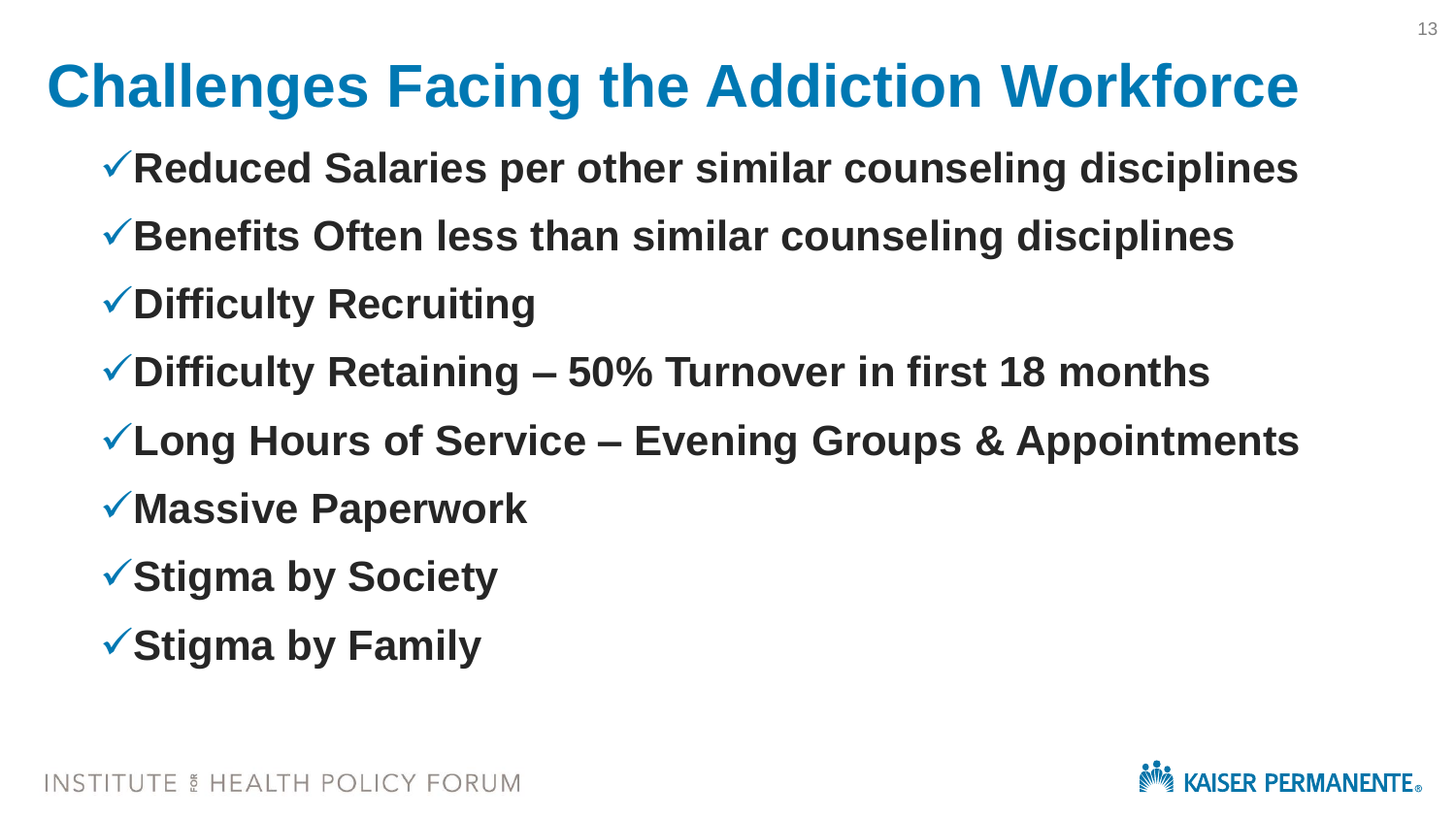### *What Challenges Face the BH Workforce?*

**Growth rate is high.** There is predicted to be a 22% growth rate from 2014 -2024 for Addiction & for Mental Health **Counselors** 

**Salaries are rising.**

The median income of Addiction Counselors was \$41,070 in 2017

**Mental Health and Marriage &**

> **Family Counselors average is**

> > **\$49,170**

**Social Workers is \$46,890**

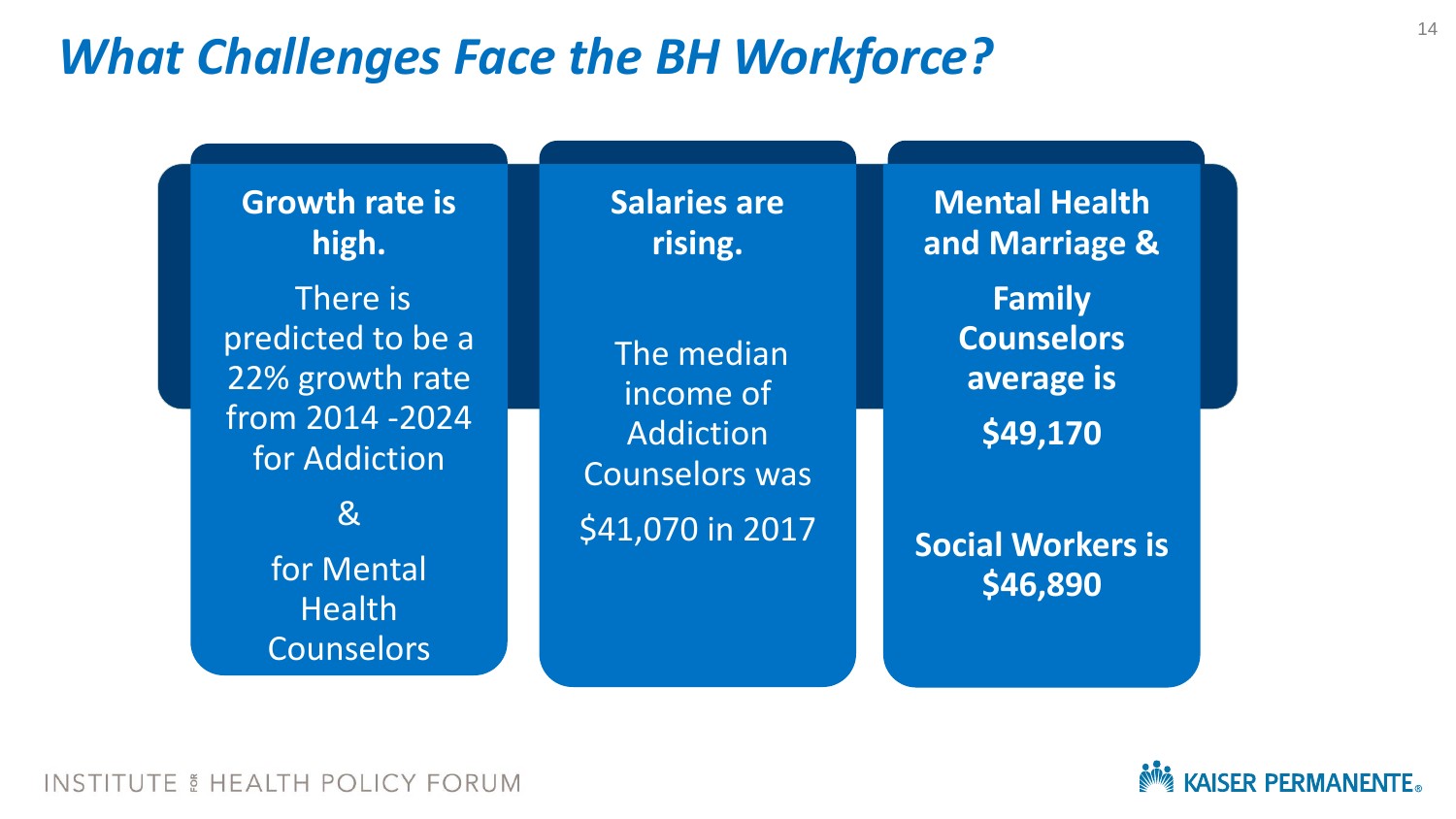### **Growing and Developing the Addiction Professional Workforce in the 21st Century**



E 6 HEALTH POLICY FORUM

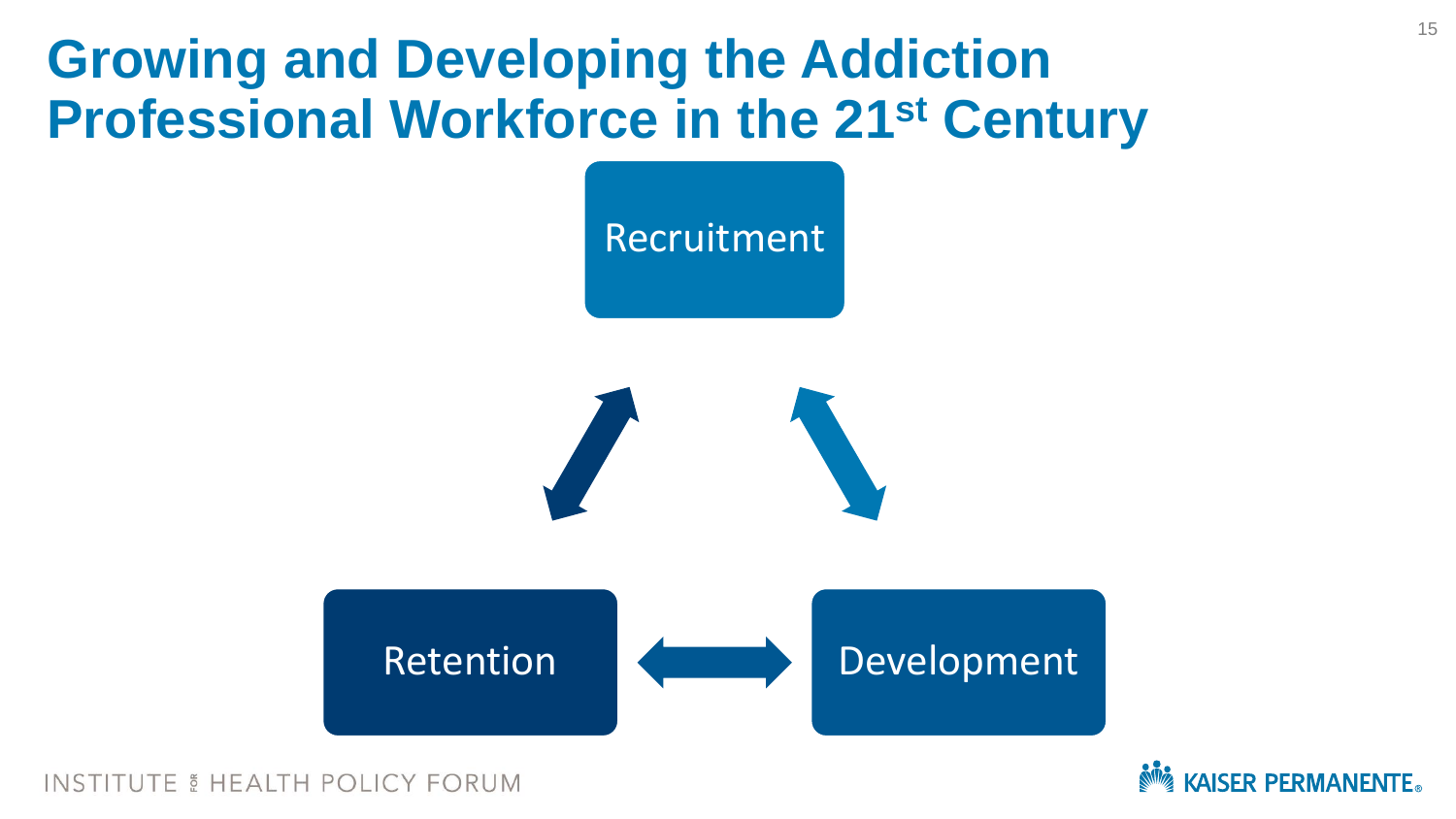### **Solutions to Strengthen the Addiction Workforce**

- ➢**Training in Integrated Care = Primary – MH – SUD**
- ➢**Clear Scopes of Practice along a continuum = Peers to PhD**
- ➢**Career Ladder matched with education and specialty = the more specialties = increased responsibilities and \$\$\$\$\$**
- ➢**Education and life-long learning to advance skills, learn new or variety of practice and methods and competencies**
- ➢**Trauma informed/sensitive care and skills**
- ➢**Cross train = not mixed up**
- ➢**Train-the-trainer programs**

➢**Recruit from non-traditional = military veterans & their spouses**

**NOW KAISER PERMANENTE.**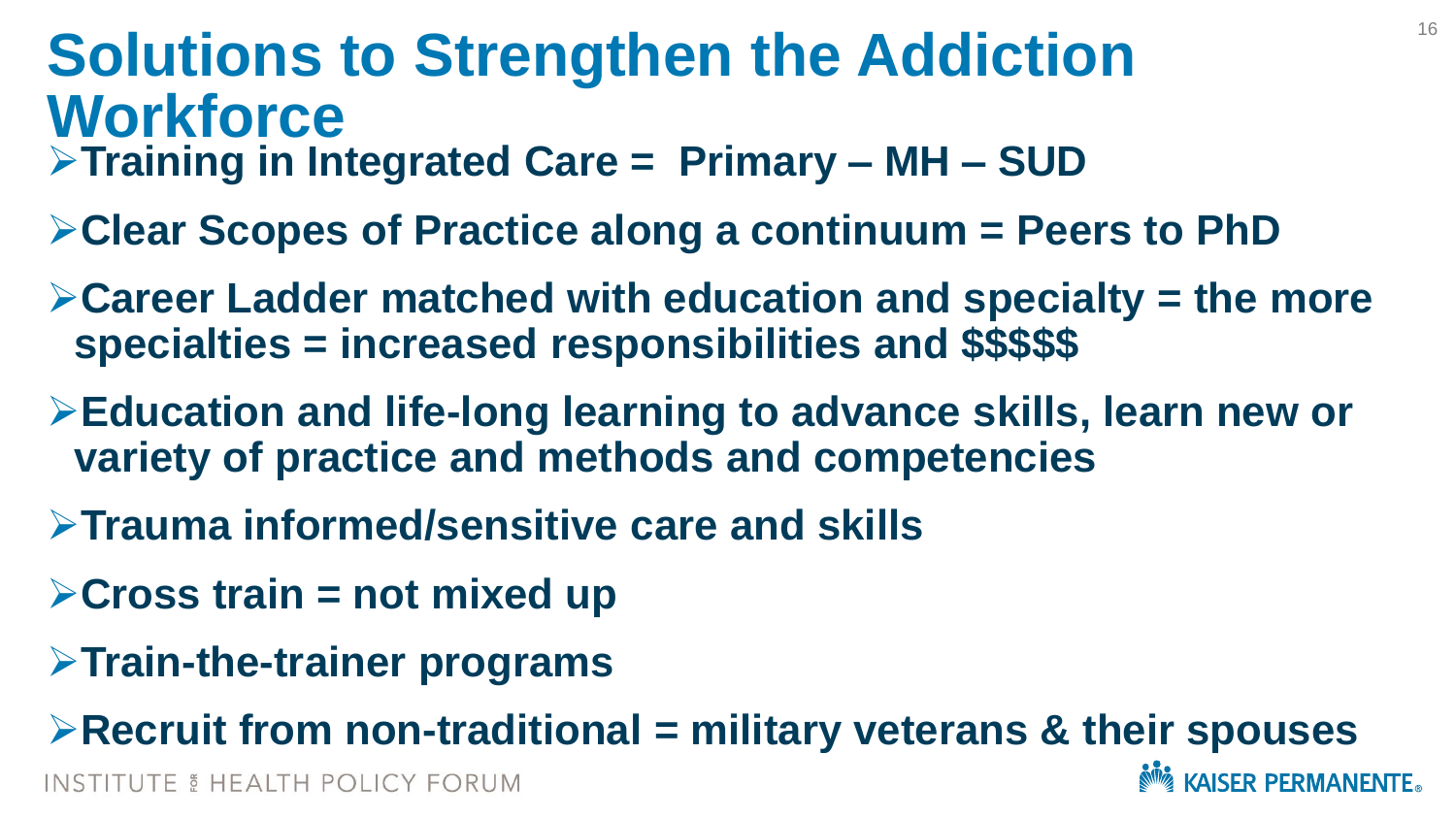### **Growing and Developing the Addiction Professional Workforce in the 21st Century**

- **Providing training that is standardized, using up-to-date screening tools and resources;**
- **Providing "Train-the-Trainer" programs to teach screening, assessment, and treatment planning skills and competencies in hard to reach locations such as the Pacific Jurisdiction;**
- **Providing "Train-the-Trainer" programs to teach screening, assessment, and treatment planning skills and competencies in states through NAADAC Affiliates;**

**These programs can be duplicated in Veteran, Indian and other special populations to increase the workforce and thereby expand screening in these populations.**

TE 6 HEALTH POLICY FORUM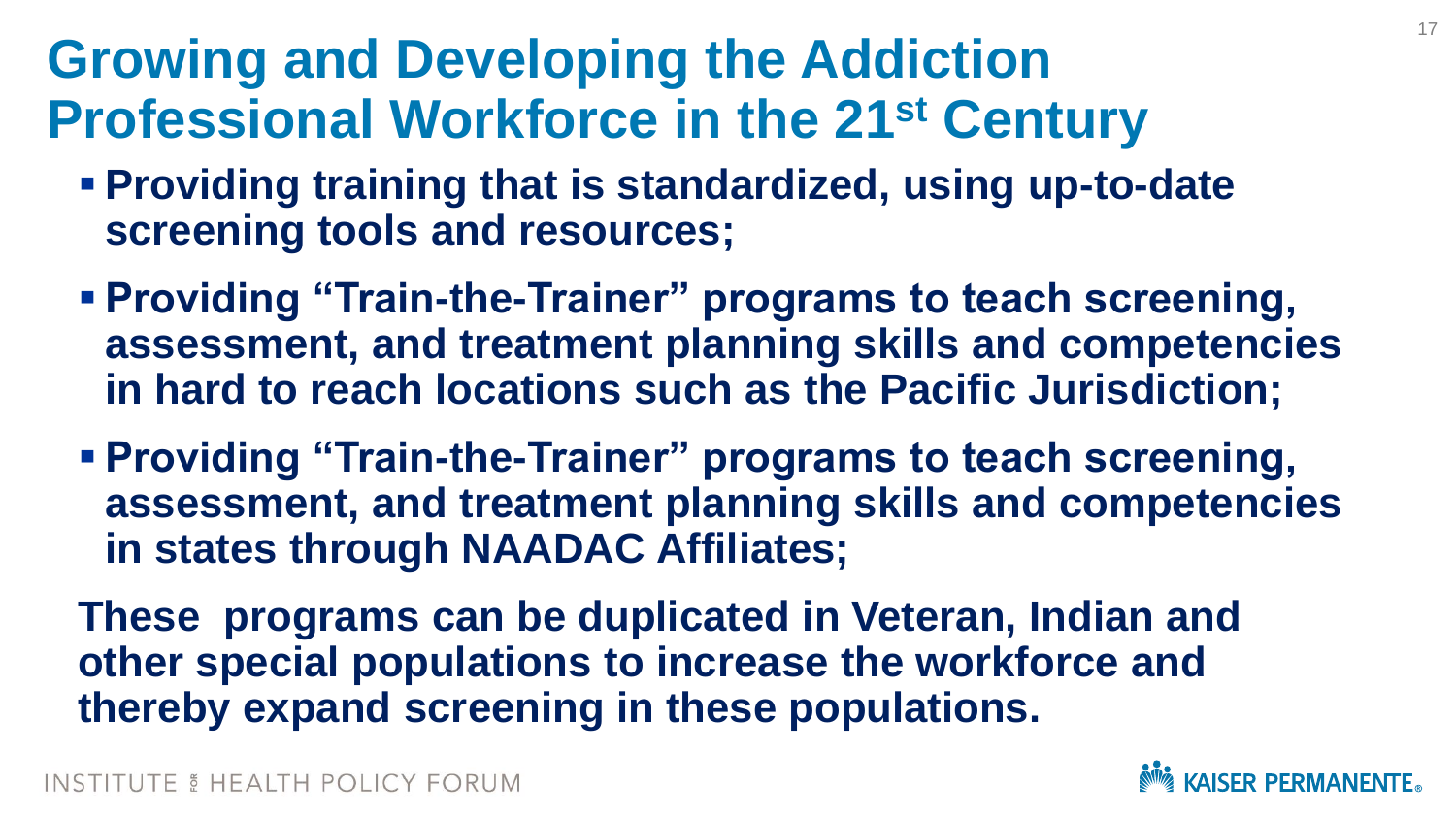### **Retention & Attraction Ideas**

- Without an adequate workforce, there is limited access to **treatment. NAADAC has worked with SAMHSA to build the identity and recruitment of the addiction and mental health disciplines through targeted Workforce Forums;**
- Outreach to students in high school and first two years of **college to engage students;**
- **Working with States to develop a pipeline from Peer to PhD;**
- **National Credentials building transportability and access to care through sustainability of the workforce;**
- **Telehealth capability - training and platform;**
- **EXT Minority Fellowship Tuition Support for Master Level Addiction Education and employment placement.**

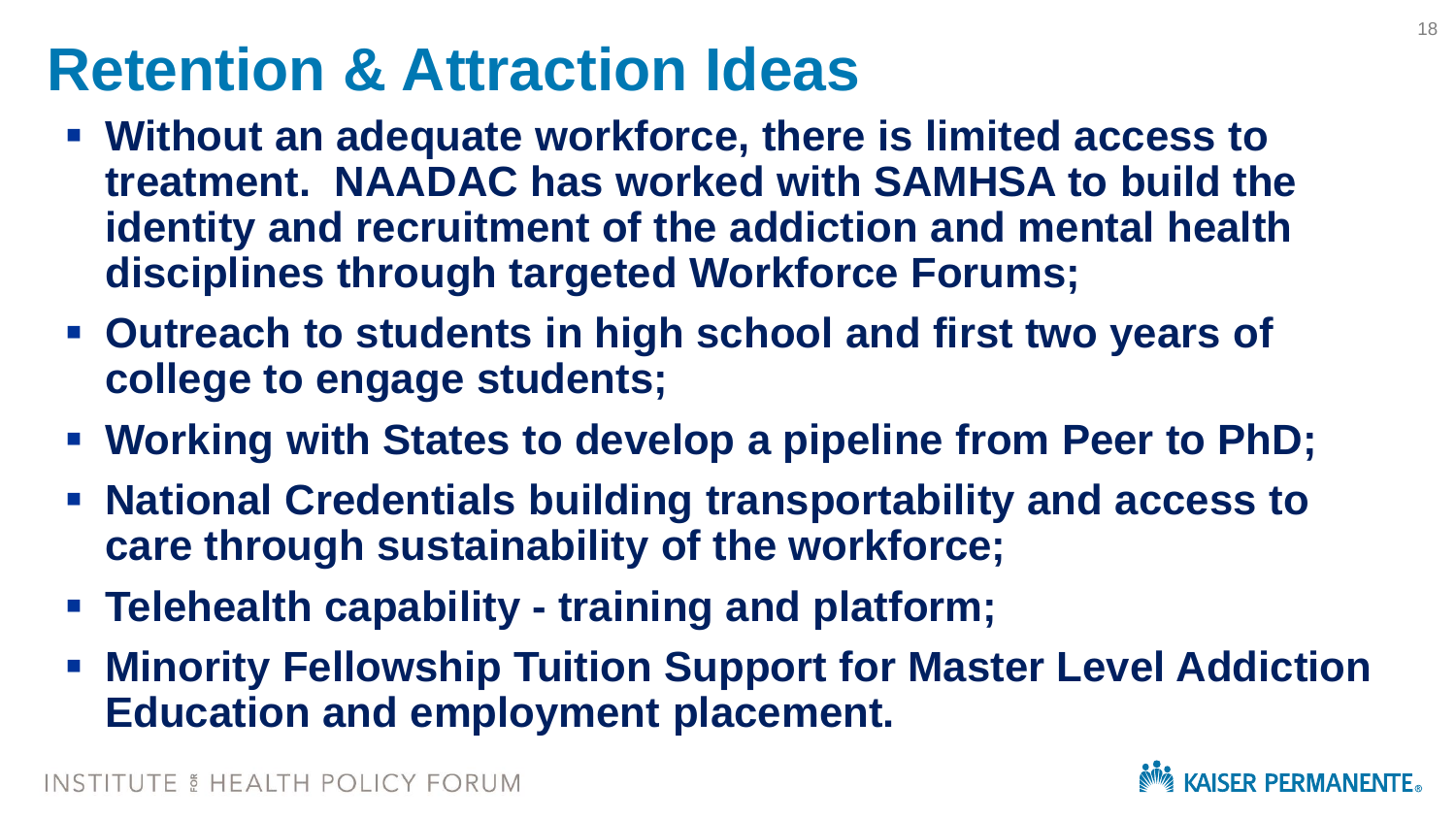# **Evidenced-Based Practices**



- ✓**Face-to-Face Trainings in EBPs through state, regional and national conferences;**
- ✓**In-depth, intensive trainings from 1-day to 3-days;**
- ✓**Over 150 CEs in webinar instruction in EBPs, treatment and clinical protocols available 24x7 – MATR, MI, CBT, Cooccurring, Recovery to Practice, and many others;**
- ✓**Independent Study Courses, Desk References, & Manuals;**
- ✓**Clinical Supervision training to increase fidelity of EBPs; and**
- ✓**Training counselors in specific treatment curriculums that are targeted to the client's recovery, and their family members.**



TE 6 HEALTH POLICY FORUM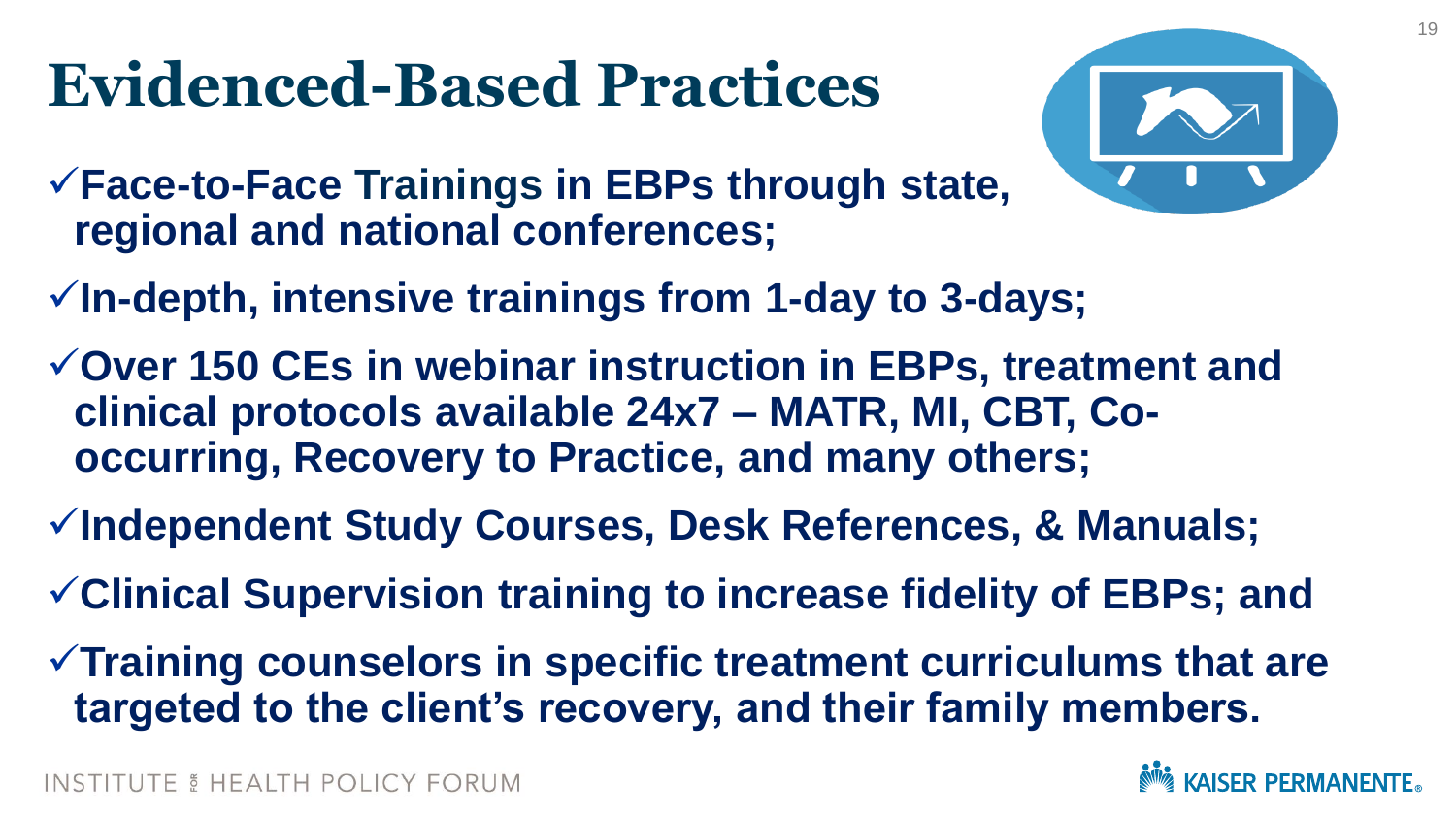### **Evidenced Based Training & Desk References**

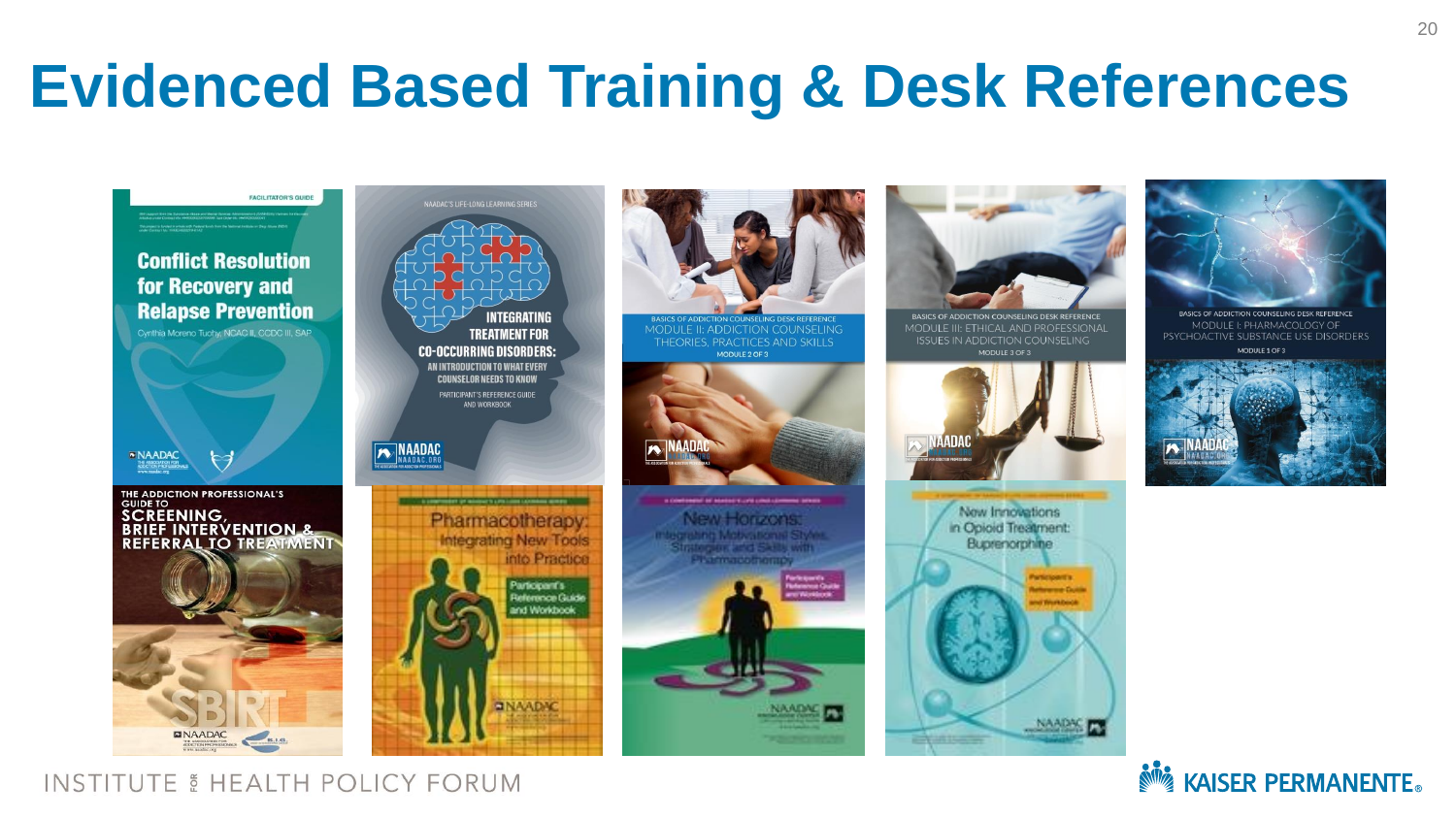### **New Areas of Practice for Addiction Professionals**

- **Recovery support/ROSC**
- **Treatment readiness – pretreatment**
- **Emerging adult population – aging population**
- **Collegiate recovery centers; Recovery high schools; Student counseling centers**
- **Primary care/treatment provider liaison**
- **Specialty courts**



INSTITUTE & HEALTH POLICY FORUM

**Veterans**

- **Medication assisted treatment**
- **Technology based counseling/services**
- **Alumni services/monitoring**
- **Continuing care/post treatment support**
- **Clinical supervision/leadership**

**Trainer/educator**